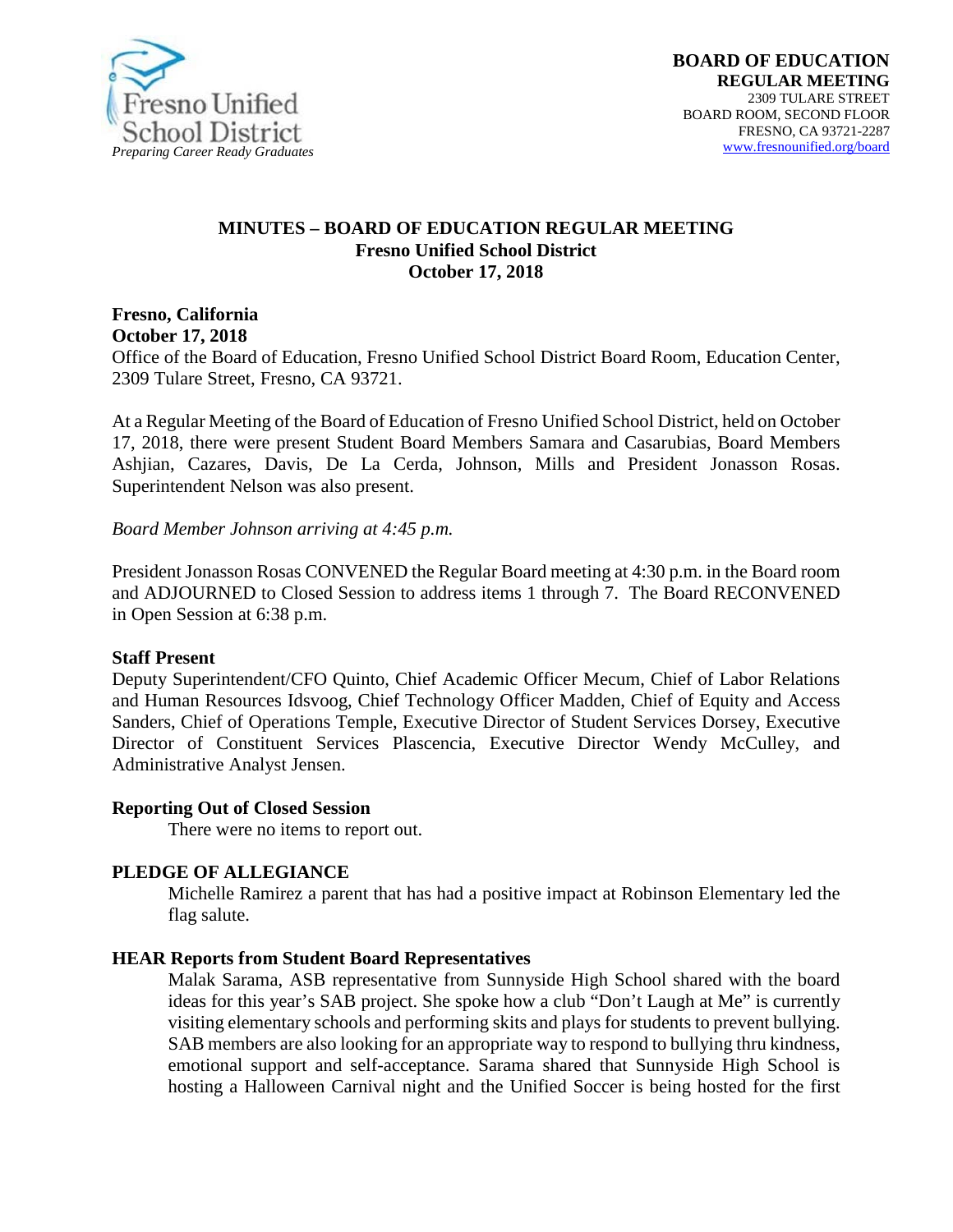time. Students are also working on FAFSA and CSU applications. Sunnyside was recently honored as a state champion for helping students complete financial aid applications.

Students from Terronez Middle School were also present and spoke about what they love about their school, and being a Terronez student.

## **ADOPT Resolution Recognizing the Month of October as LGBT History Month**

**Adopted as recommended,** a resolution recognizing October as LGBT History Month. This is an opportunity to understand and educate students and staff on the issues facing LGBT students, which will lead to them holding a more positive self-concept and feeling more connected to school, lower levels of bullying, decreased incidents of harassment related to sexual orientation and gender identity, increased teacher/staff support and intervention, as well as greater reporting of incidents. On a motion by Board Member De La Cerda, seconded by Board Member Davis, by the following vote 8-0-0-1 as follows: AYES: Student Board Members: Sarama and Casarubis, Board Members: Cazares, Davis, De La Cerda, Johnson, Mills and Board President Jonasson Rosas, the Board adopted the resolution recognizing October as LGBT History Month. ABSENT: Board Member Ashjian.

# **ADOPT Resolution Recognizing the Month of October as National Cyber Security Awareness Month**

**Adopted as recommended,** a resolution where Fresno Unified joins other districts across the country in recognizing the month of October as National Cyber Security Awareness Month (NCSAM). On a motion by Board Member Mills, seconded by Board Member Davis, by the following vote 8-0-0-1 as follows: AYES: Student Board Members: Sarama and Casarubis, Board Members: Cazares, Davis, De La Cerda, Johnson, Mills and Board President Jonasson Rosas, the Board adopted the resolution recognizing October as Cyber Security Month. ABSENT: Board Member Ashjian.

# **HEAR Report from Superintendent**

- The launch of eLearning Companion Device Initiative, LCD program. Over the next three years, Fresno Unified will provide all interested students with tablets to use at home to make sure they have the educational resources and tools they need outside of the classroom. This new initiative puts a tablet in the hands of students who want and need it, providing them academic support beyond the school site. This is the district's largest investment and distribution of tablets for home use ever with the plan to provide 24,000 tablets per year for the next three years. In the first phase, students in pre-K, TK, kinder and grades 9 through 11 will have the option of receiving one of these new tablets.
- Nelson also shared the annual School Choice Expo is October 25 at Duncan Polytechnical High School, in where nearly 30 magnet and specialized schools will be there to share their unique programs. The Expo provides an opportunity for students and families to come to one location and learn about the various school choice options our district has from visual and performing arts, International Baccalaureate (IB), science/technology/engineering/ mathematics (STEM), dual language programs, world languages, early college to career technical education and many more.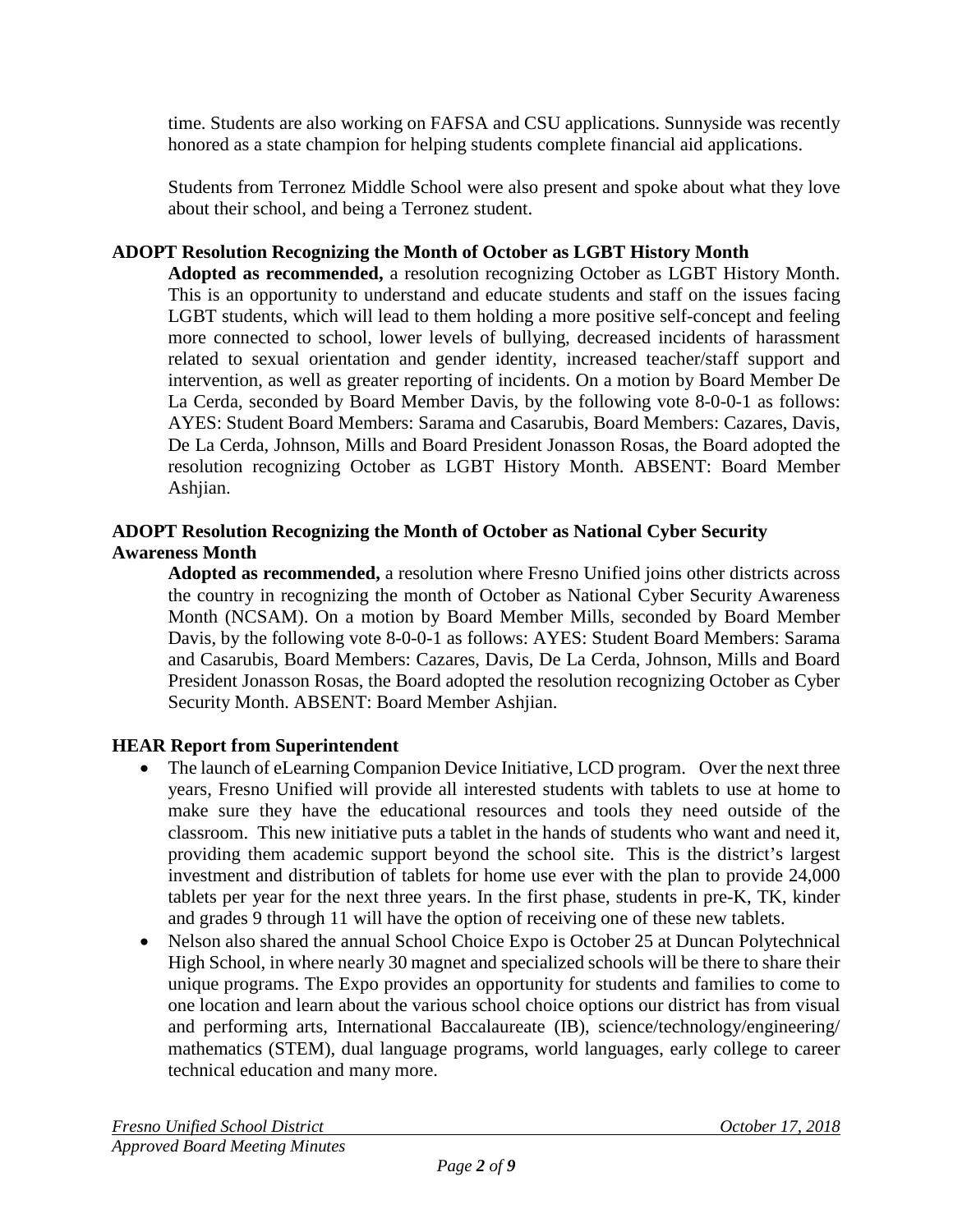- Superintendent noted that the high school eFuel sports league had begun. Competition play opened up with 10 high school teams represented. Students from both comprehensive and alternative education sites are participating in this inaugural season. Teams are competing in the Rocket League, which is car-meets-soccer-meets-Indy car like sport. This innovative new eSport is building skill sets for those interested in going into the coding and gaming development field. Currently there are more than 200 colleges and universities around the country that are providing scholarships for eSports athletes, giving them opportunities to engage in gaming career pathways.
- Superintendent highlighted that the Board will vote tonight on a purchase agreement that will allow the district to buy the old juvenile hall campus at Ventura and 10<sup>th</sup> Street. The County of Fresno has owned that property since the 1800's and for 62 years, that building served as a jail to the youth of the city. With the Board's approval, Fresno Unified will demolish the building and replace it with a new state-of-the-art facility.

## **Prior to asking members of the Board if they had consent agenda items to be pulled, Board President Jonasson Rosas made the following statement:**

*Staff has pulled Consent Agenda Item A-15 on the Ratification of Purchase Orders from August 1, 2018 through August 31, 2018 because we will not have a quorum of Board members sufficient to conduct a vote on the matter.* 

*Pursuant to Board Bylaw 9270, Board members must recuse themselves and abstain from voting on any consent agenda item in which they have a financial interest. Four members of this Board have remote financial interests in one or more of the vendors listed in A-15. As a result, a majority vote on A-15 is not possible.* 

*These Purchase Orders will be returned for Board ratification at the December 12<sup>th</sup> Board meeting.* 

# **OPPORTUNITY for Public Comment on Consent Agenda Items**

There were no individuals who wanted to speak on Consent Agenda Items.

On a motion by Member De La Cerda, seconded by Member Mills, the consent agenda, exclusive of agenda items A-13 and A-14, which were pulled for further discussion, was approved on a roll call vote of 7-0-0-0 as follows: AYES: Board Members: Ashjian, Cazares, Davis, De La Cerda, Johnson, Mills and Board President Jonasson Rosas.

# **A. CONSENT AGENDA**

## **A-1, APPROVE Personnel List APPROVED as recommended,** the Personnel List, Appendix A, as submitted.

**A-2, ADOPT Findings of Fact and Recommendations of District Administrative Board ADOPTED as recommended**, the Findings of Fact and Recommendations of District Administrative Panels resulting from hearings on expulsion and readmittance cases conducted during the period since the October 3, 2018 Regular Board meeting.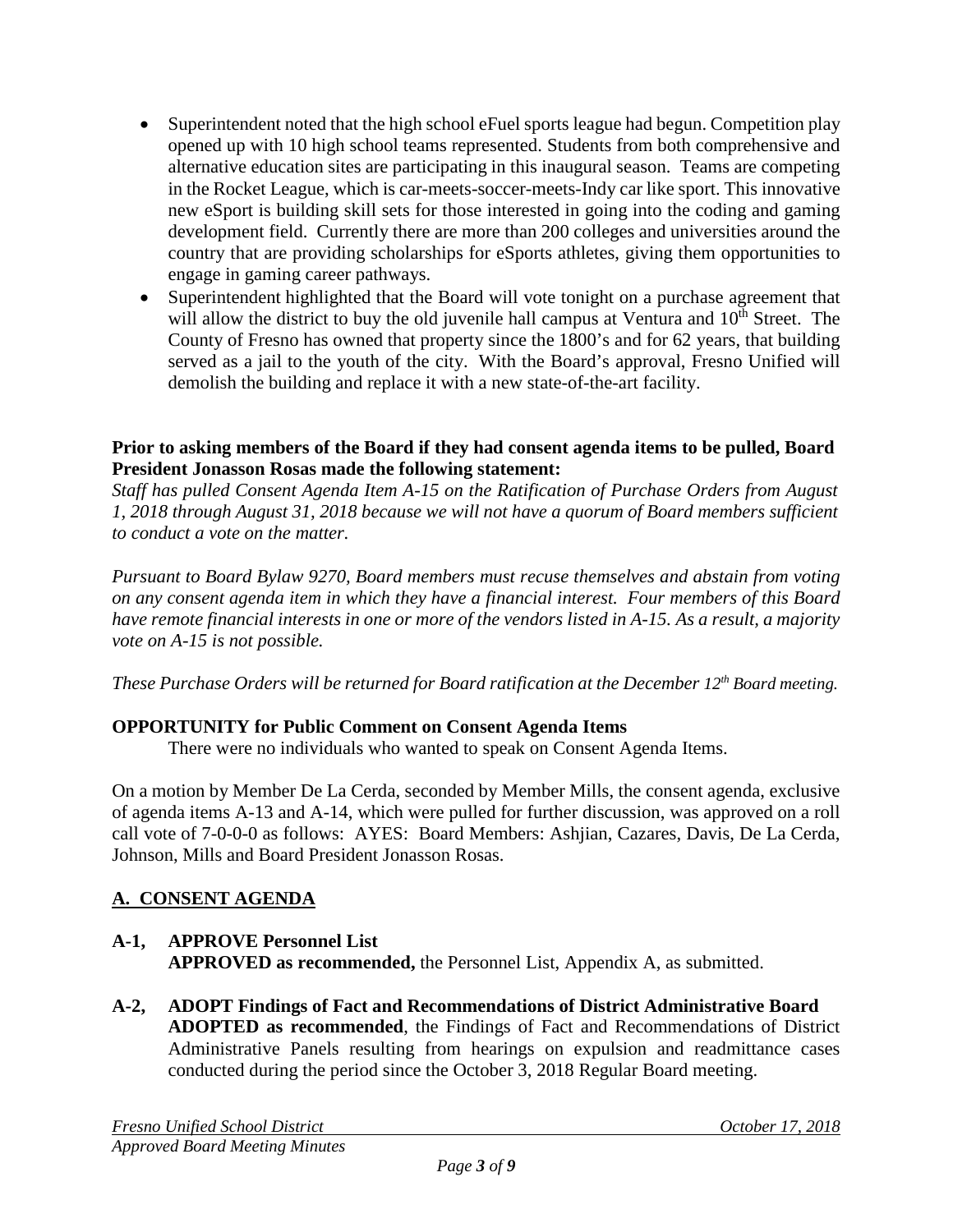## **A-3, APPROVE Minutes from Prior Meeting**

**APPROVED as recommended,** the draft minutes for the September 19, 2018 Regular Meeting.

### **A-4, ADOPT Resolution 18-07, Acknowledging that New Construction Funding Bond Authority Under the State Facility Program is Exhausted**

**ADOPTED as recommended**, Resolution 18-07 acknowledging that the State's bond authority for new construction projects (versus modernization or CTE) has been fully encumbered by applications received by the Office of Public School Construction and therefore is exhausted for funds requested from the State Facility Program (SFP). Effective immediately, applications for new construction funding from the SFP must include an adopted Board resolution acknowledging the lack of funding.

### **A-5, APPROVE Award of Bid 19-05 Phase 1A, Installation of District Video Security System at Elementary Schools: Aynesworth, Kirk, Lawless, Leavenworth, Phoenix, Turner, Viking, and Wishon**

**APPROVED as recommended,** Bid 19-05 Phase 1A, to provide high definition video security systems at eight elementary schools: Aynesworth, Kirk, Lawless, Leavenworth, Phoenix, Turner, Viking and Wishon. The project includes installing low voltage wiring and electrical power connections, and mounting district supplied video security equipment. This is the first of eight phases of the project to provide enhanced security systems to all elementary schools. It is recommended the Board relieve Reliable Fire and Security Solutions, Inc. of its Section 2 bid due to failure to include rigid conduit per specifications, and award to the lowest responsive, responsible bidders:

Section 1: Reliable Fire and Security Solutions, Inc. (Madera, Ca.) \$141,221 Section 2: Michael Cole Electric (Clovis, Ca.) \$212,450

# **A-6, APPROVE Budget Revision No. 2 for Fiscal Year 2018/19**

**APPROVED as recommended,** Budget Revision No. 2 for fiscal year 2018/19. Periodic updates to the district's budget are presented to the Board of Education for approval. Budget Revision No. 2 includes adjustment for updated information regarding carryover, actual beginning balances and necessary adjustments to support the acceptance of various grant awards.

### **A-7, APPROVE Provisional Internship Permits**

**APPROVED as recommended,** Provisional Internship Permit (PIP) recommendations to rehire or hire.

**A-8, DENY Claim #GL18-0323-1498 DENIED as recommended,** a Claim for Damages by a Minor, case #GL18-0323-1498.

### **A-9, DENY Claim #GL18-0403-1579**

**DENIED as recommended,** a Claim for Damages by Gabriel Adkins, case #GL18-0403- 1579.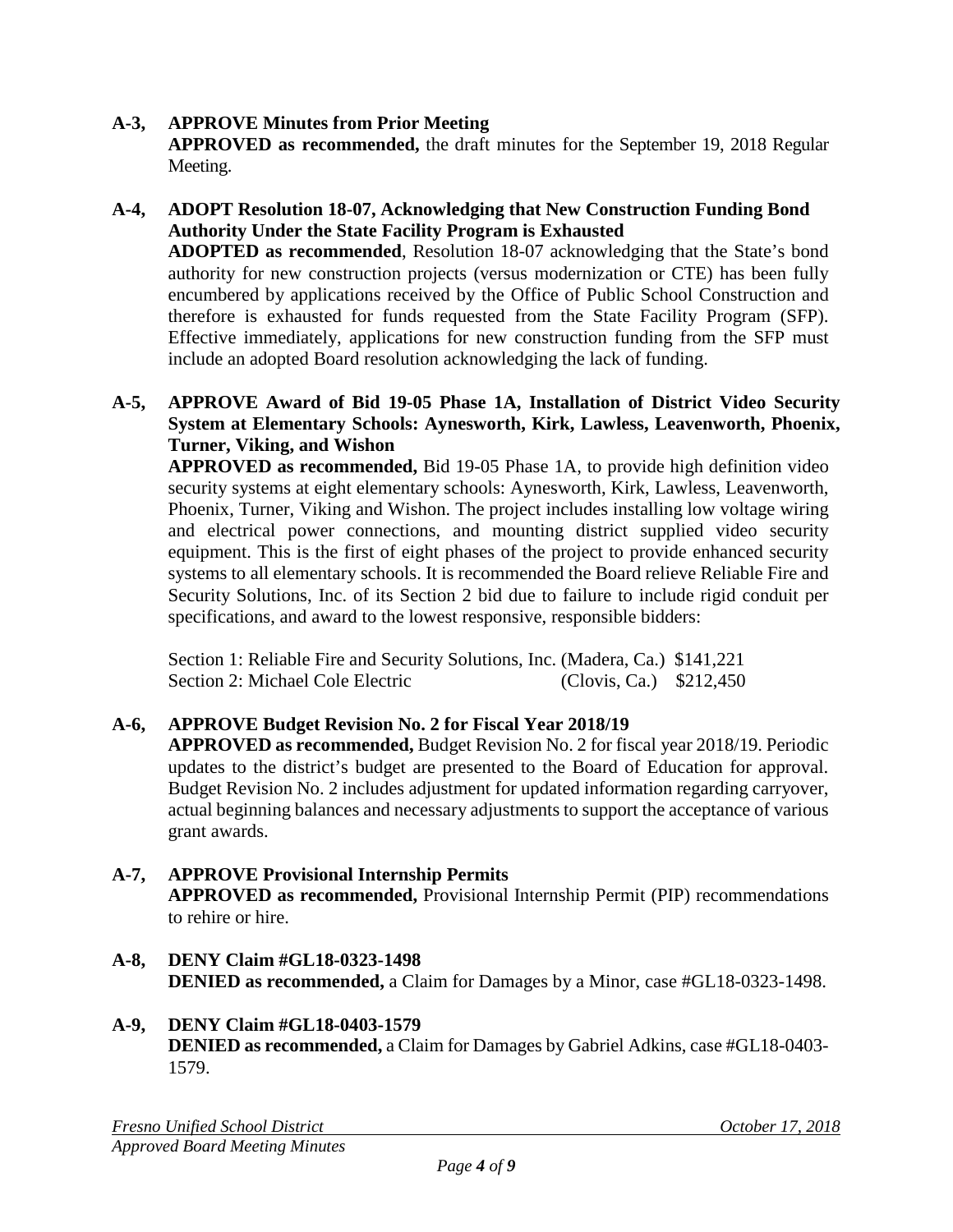# **A-10, RATIFY Addendum to Master Services Contract Agreement with the Judge Rotenberg Educational Center, Inc. RATIFIED as recommended**, an addendum with The Judge Rotenberg Educational

Center, Inc. in the amount of \$362,975. This nonpublic school and residential facility provides an educational placement of supports and services as required by the Individualized Education Program.

## **A-11, RATIFY Agreement with Fresno County Superintendent of Schools Early Stars Program**

**RATIFIED as recommended**, a service agreement with Fresno County Early Stars Program from July 1, 2018 through June 30, 2020 to provide coaching support for participating teachers.

## **A-12, RATIFY Amendment to CalWorks Agreement for 2018/19**

**RATIFIED as recommended**, The CalWORKs funding agreement for Fresno Adult School is to provide educational services to referred public assistance recipients under CalWORKs. Services include orientation, assessment, and instruction in Adult Secondary Education, English as a Second Language, and Career Technical Education training. Fresno Adult School is responsible for quarterly reporting of fiscal expenditures, student attendance, and student assessment data.

# **A-13, RATIFY Change Orders for Various Projects**

**RATIFIED as recommended**, Change Orders for the following projects:

Bid 18-02, Adult Transition Program (ATP) Modernization Change Order 5: \$34,816

Bid 18-09, Construction of Classroom Buildings and Modernization of Administration Building for Slater Elementary School Change Order 4: \$200,420

Bid 18-10, Construction of Classroom Building 100 at Figarden Elementary School Change Order 1: \$74,411

Bid 18-20, Gaston Middle School Portable Classroom Relocation and Infrastructure Change Order 2: \$12,757

Bid 18-22, Rata High School Modernization Change Order 1: \$95,642

Bid 18-24, Section C, Water Conservation and Irrigation Improvements at Ericson Elementary School

Change Order 1: \$9,483

Bid 18-40, Bullard High School North Parking Lot Asphalt Reconstruction Change Order 1: \$19,100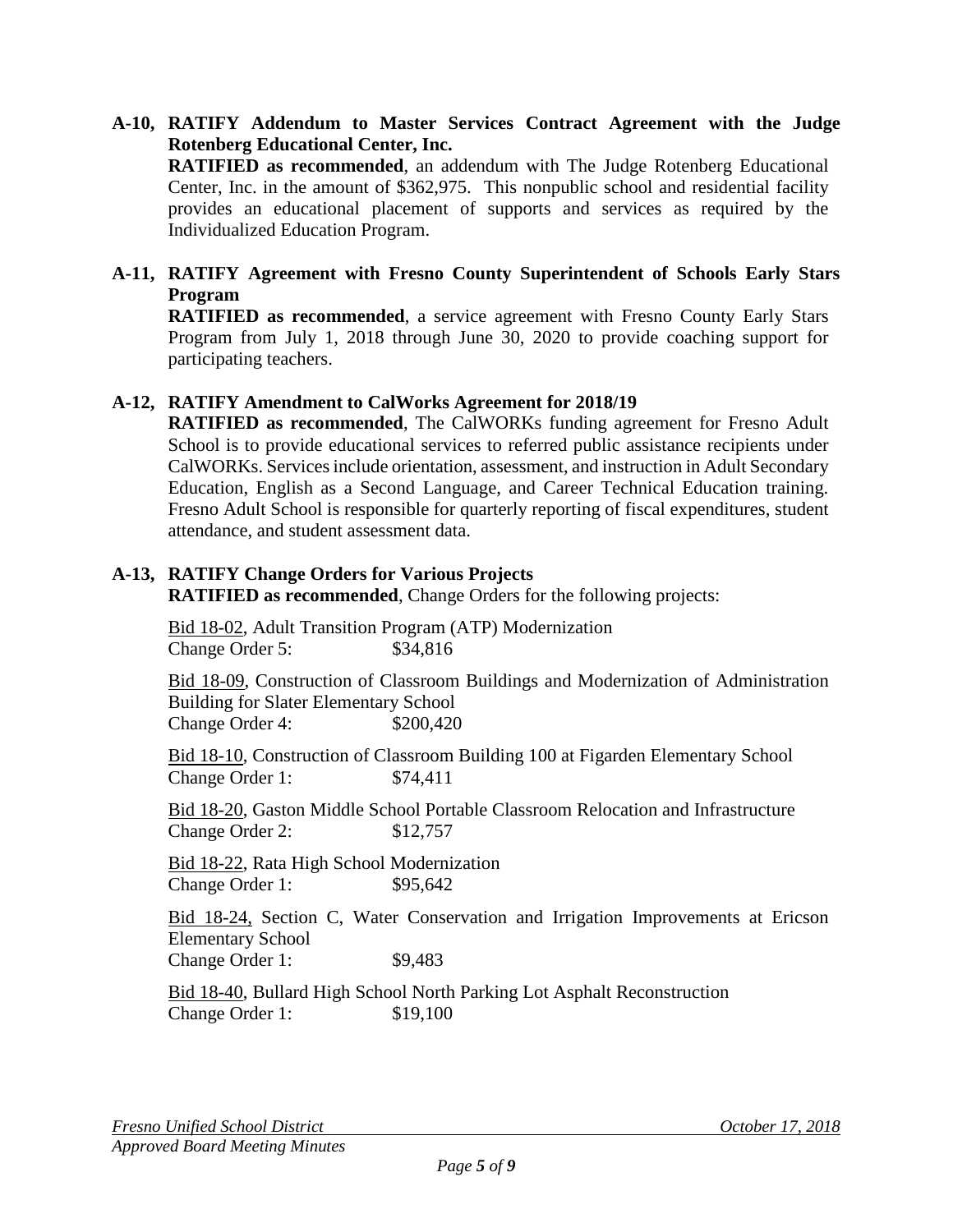### **Prior to the vote Board Member Ashjian made the following statement:**

*Item A-13 includes change orders for construction projects involving Davis Moreno Construction, Inc. (Bid Numbers 18-09 and 18-20) and Mark Wilson Construction. Inc. (Bid Number 18-02).*

*I have done business with Davis Moreno Construction and Mark Wilson Construction in my private capacity on other projects not involving Fresno Unified beginning at least five years prior to my election to this Board. I did not participate in making these contracts. Because of my relationship with these contractors, I have a remote financial interest in these contracts. Therefore, I am abstaining from this vote pursuant to Board Bylaw 9270.*

Member Davis moved for ratification, seconded by Member Mills, which carried a 6-0- 1-0 vote. AYES: Board Members: Cazares, Davis, De La Cerda, Johnson, Mills, and President Jonasson Rosas. ABSTENTION: Board Member Ashjian.

## **A-14, RATIFY the Filing of Notices of Completion for Various Projects**

**RATIFIED as recommended**, Notices of Completion for the following projects, which have been completed according to plans and specifications.

Bid 18-23, Sections A - C, Exterior Painting at Various School Sites

Bid 18-24, Section A, Water Conservation and Irrigation Improvements at Jefferson Elementary School

Bid 18-40, Bullard High School North Parking Lot Asphalt Reconstruction

### **Prior to the vote Board Member Ashjian made the following statement:**

*Item A-14 includes a notice of completion for a construction project involving Elite Landscape Construction, Inc. (Bid Number 18-24).*

*I have done business with Elite Landscape in my private capacity on other projects not involving Fresno Unified beginning at least five years prior to my election to this Board. I did not participate in making this contract. Because of my relationship with Elite Landscape, I have a remote financial interest in this contract. Therefore, I am abstaining from this vote pursuant to Board Bylaw 9270.* 

Member De La Cerda moved for ratification, seconded by Member Davis, which carried a 6-0-1-0 vote. AYES: Board Members: Cazares, Davis, De La Cerda, Johnson, Mills, and President Jonasson Rosas. ABSTENTION: Board Member Ashjian.

# **A-15, RATIFY Purchase Orders from August 1, 2018 through August 31, 2018**

**PULLED BY STAFF. NO ACTION TAKEN ON ITEM.** Included in the Board binders is information on purchase orders issued from August 1, 2018 through August 31, 2018. Purchase orders for \$10,000 or more are presented first, followed by purchase orders for less than \$10,000. A list of purchase orders issued for Associated Student Body (ASB) accounts is also provided.

# **END OF CONSENT AGENDA**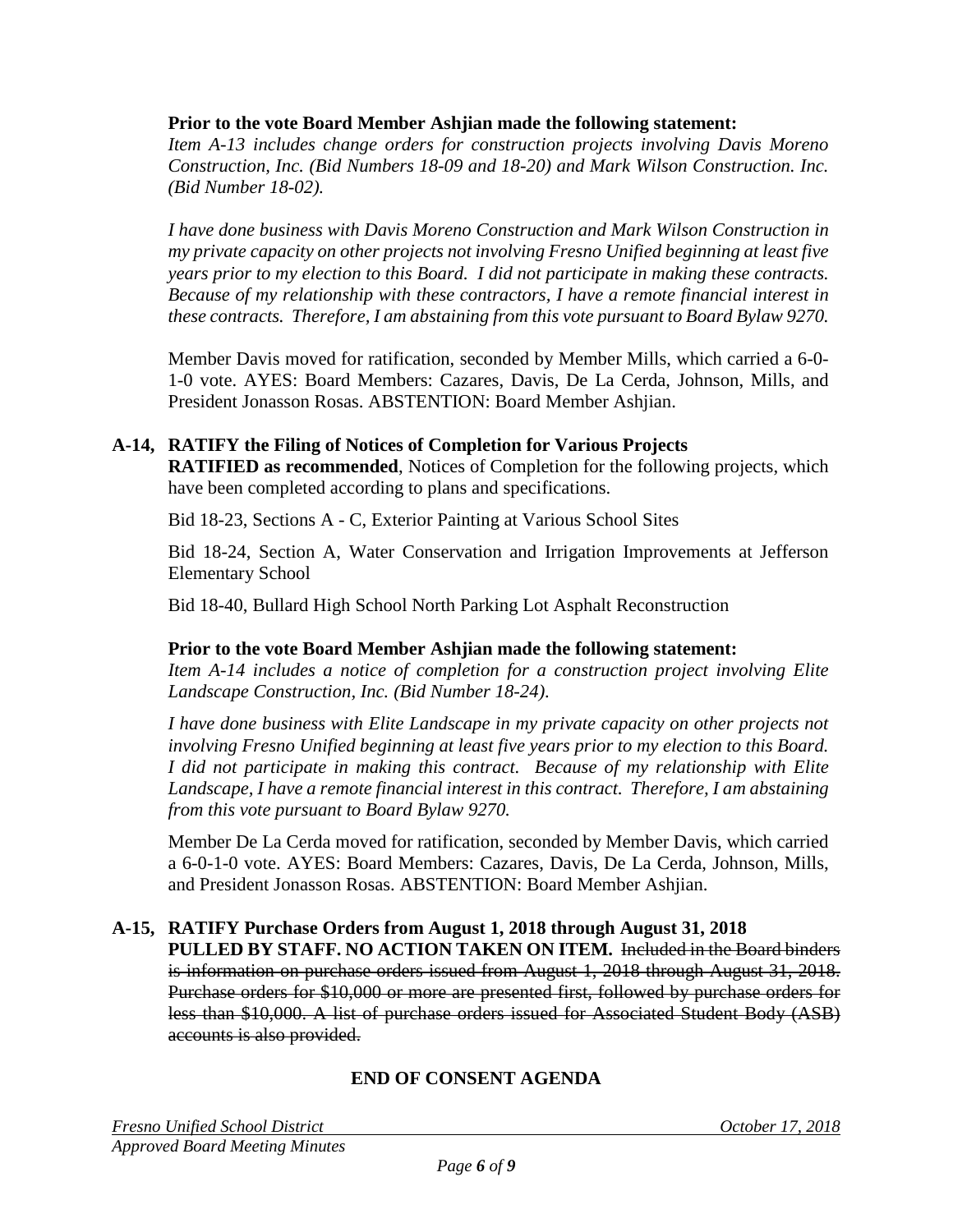# **UNSCHEDULED ORAL COMMUNICATIONS**

**Katherine Crozier, West Fresno Christian Coalition –** Spoke about longevity of the African American Academic Acceleration Initiative, hopes that it is a district wide effort, proper investments across the board from the classroom to the board room, proper training for all, adequate funding to empower and equip the African American Academic Acceleration Initiative office, direction for all departments to support the African America Academic Acceleration office, and seeing the West Fresno Christian Coalition as a viable respected partner.

**Debbie Darden, Black American Political Association of California (BAPAC) –** Spoke about student enrollment at Computech and the selection process, the absence of African American principals, and the need for a GATE program in West Fresno.

# **B. CONFERENCE/DISCUSSION AGENDA**

### **Agenda Item B-16, Opportunity for Public Disclosure and Ratification of the 2018-2021 Negotiated Collective Bargaining Agreement between Fresno Unified School District and the California School Employees Association, Chapter 125**

In accordance with Government Code 3547.5, all major provisions of the collective bargaining agreements are to be presented at a public meeting of the public school employer before the employer enters into written agreement with an exclusive representative. The Board was provided a copy of the Tentative Agreement between Fresno Unified School District and the California School Employees Association, Chapter 125.

Presentation by Chief of Human Resources and Labor Relations Paul Idsvoog.

An opportunity was provided to hear questions/concerns from members of the Board and staff was available to respond.

For the record, there were comments thanking both sides of the bargaining table for their efforts to reach an agreement. On a motion by Member Davis, seconded by Member De La Cerda, the Board ratified the 2018-2021 Negotiated Collective Bargaining Agreement between Fresno Unified School District and the California School Employees Association, Chapter 125 by the following vote 7-0-0-0 as follows: AYES: Board Members: Ashjian, Cazares, Davis, De La Cerda, Johnson, Mills and Board President Jonasson Rosas.

#### **Agenda Item B-17, Discuss and Adopt Resolution 18-01, Approving the Execution of a Sale/Purchase Agreement and Escrow Instructions Between Fresno Unified and the County of Fresno Pertaining to a 12.5 Acre Parcel of Land Located Near the Intersection of East Ventura Avenue and South Tenth Street in Southeast Fresno, and Also APPROVE Related Matters**

Resolution 18-01, approved the execution of a Sale/Purchase Agreement and Escrow Instructions with the County of Fresno for an approximate 12.5-acre parcel located at the southwest corner of Ventura and Tenth. The property is the site of the former juvenile detention facility, which would be demolished to allow construction of the district's Urban Academy (UA) campus. The UA is envisioned to include the Cambridge, J.E. Young and eLearn programs, the Educational Resource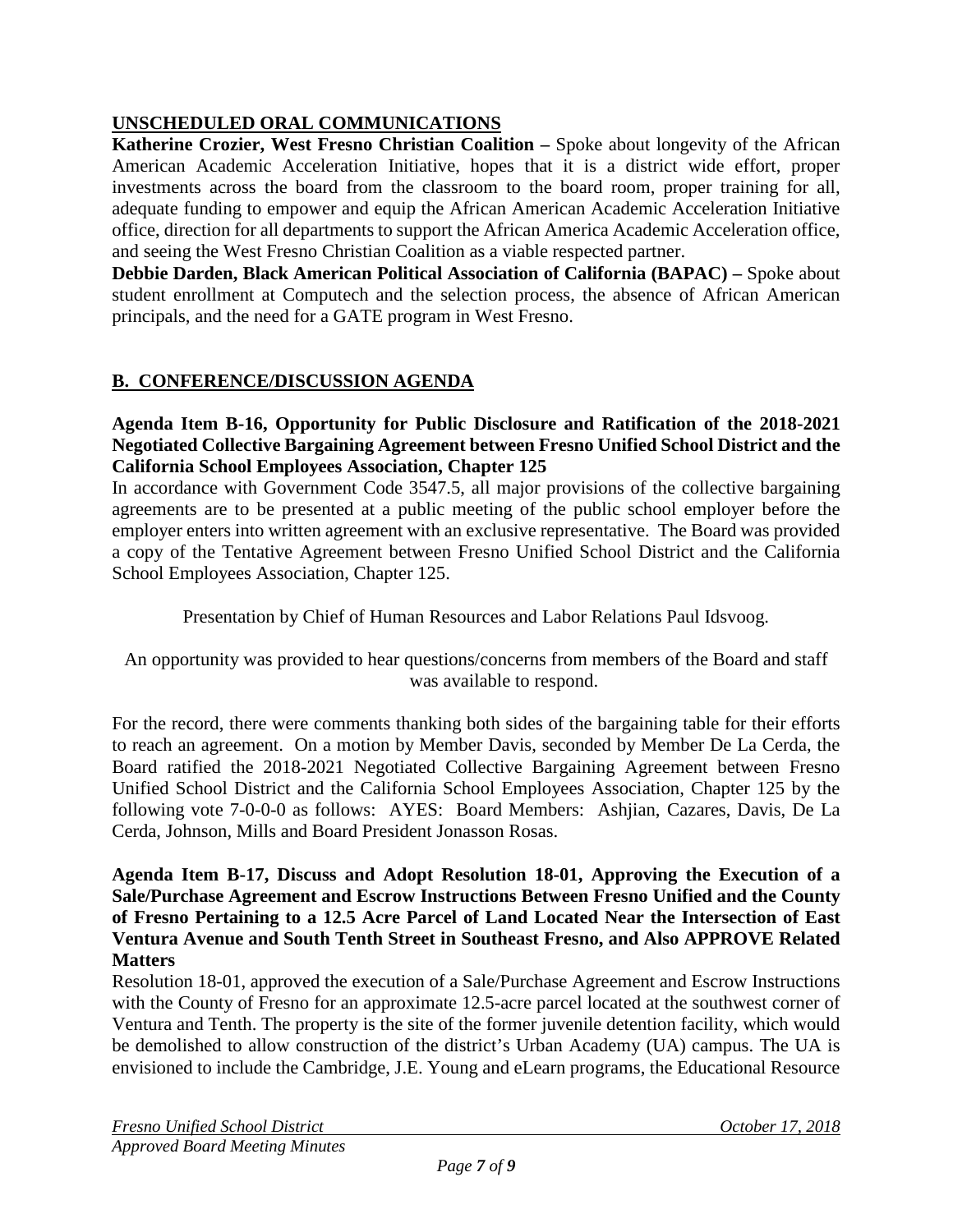Center, and early learning and health center facilities. The two office buildings on the site are included in the district's central office space evaluation currently underway.

# Presentation by Chief of Chief of Operations Karin Temple

An opportunity was provided to hear questions/concerns from members of the Board and staff was available to respond.

For the record, there were comments/questions regarding the process in coming to an agreement with the county, thanked Chief Operations Officer Karin Temple, thanked the Fresno County Board of Supervisors, the dismal remains and memories of what once was of the old juvenile hall, concerns over Measure X and allocations, suggested that discussions need to take place prior to any major projects moving forward, glad to see staff just as excited as the board in securing property, a good message to the community, a move toward the future, an unbelievable opportunity with many potential possibilities, and thanked Superintendent Nelson for his innovative thinking. On a motion by Member Jonasson Rosas, seconded by Member De La Cerda, the Board adopted Resolution 18-01, approving the Execution of a Sale/Purchase Agreement and Escrow Instructions Between Fresno Unified and the County of Fresno Pertaining to a 12.5 Acre Parcel of Land Located Near the Intersection of East Ventura Avenue and South Tenth Street in Southeast Fresno, and approved Related Matters, by the following vote 7-0-0-0 as follows: AYES: Board Members: Ashjian, Cazares, Davis, De La Cerda, Johnson, Mills and President Jonasson Rosas.

*Board Member Ashjian and Davis exited the board meeting at 8:00 p.m.*

### **Agenda Item B-18, Present and Discuss the California Dashboard Overview Series, Part Two**

The Board received an overview and review of the California Dashboard. The presentation is part two of a three-part series on the California Dashboard. This presentation provided a brief review of differentiated assistance and the student groups in Fresno Unified School District that qualified for differentiated assistance.

Presentation by Chief of Equity and Access Lindsay Sanders

An opportunity was provided to hear questions/concerns from members of the Board and staff was available to respond.

For the record, there were comments/questions regarding how much of the data is the district is currently using and how much data are we waiting to receive, groups that are showing a decrease and what is the district doing to reverse that decline. There is no action required on this item.